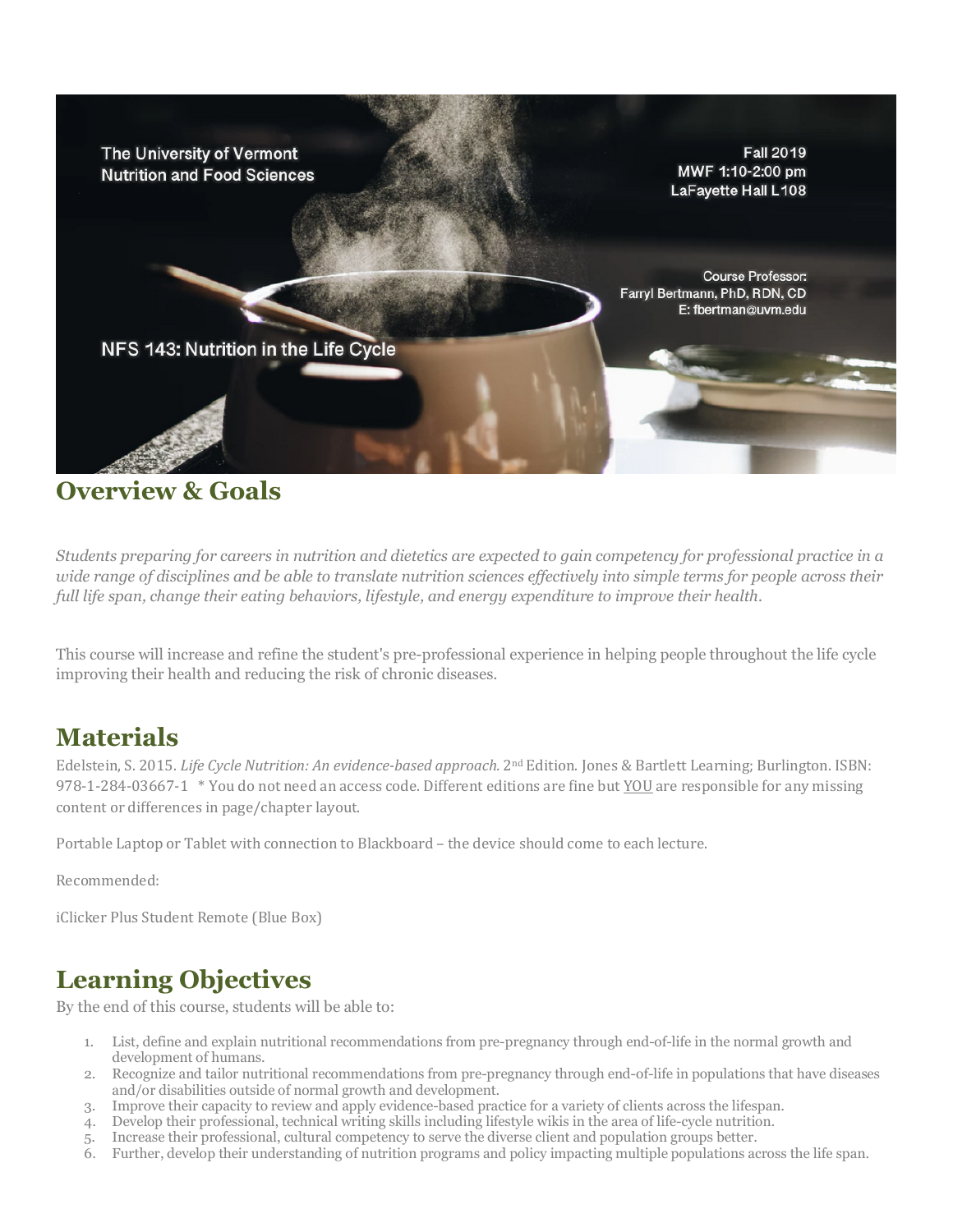# **ACEND-Required Core Knowledge (KRDN)**

**KRDN 2.5:** Identify and describe the work of interprofessional teams and the roles of others with whom the registered dietitian nutritionist collaborates in the delivery of food and nutrition services.

### **Evaluation**

The course grade is based on 5 weighted categories; Lecture Engagement, Assessments, Team Writing, Team Wiki Final, and Final Exam. All components of a category are weighted equally.

| <b>Assignment</b>                  | <b>Weighted Categories</b> | <b>Weighted Grades</b> |
|------------------------------------|----------------------------|------------------------|
| Case Studies & In-Class Activities | Lecture Engagement         | 25%                    |
| Modular Quiz                       | Assessments                | 25%                    |
| Mid-term Wiki                      | <b>Team Writing</b>        | 15%                    |
| Final Wiki                         | Team Wiki Final            | 25%                    |
| Final Exam                         | Final Exam                 | 10%                    |
| <b>Total</b>                       |                            | 100%                   |

## **Attendance incentive:**

Attendance, although strong encouraged, is optional in the course; please note in-class activity & peer-review policy outlined above. You will have an opportunity to earn up to a 3% increase in your overall grade if you participate in iClickers. You earn these points by actively using your registered iClicker. Dr. Farryl will ask iClicker questions during some lectures, these iClicker questions will count towards Attendance. It is your responsibility to use your iClicker, ensure the iClicker is working every lecture, check your battery regularly, and remain engaged and present during class; DO NOT ASK FOR ADDITIONAL OR MISSING POINTS. You may NOT use an iClicker registered to another student; if we see you using two iClickers, we will take them and require out-of-class follow-up. The first week of class will provide the student with an opportunity to practice using their iClicker; attendance data will be collected starting week 2.

#### **Breakdown of Attendance Incentive:**

Participate in 90% or more of the collected iClicker data throughout the semester= 3% increase in final grade

Participate in 80% to 89.9% of the collected iClicker data throughout the semester= 2% increase in final grade

Participate in 70% to 79.9% of the collected iClicker data throughout the semester= 1% increase in final grade

Participate in 69.9% or less of the collected iClicker data throughout the semester= 0% increase in final grade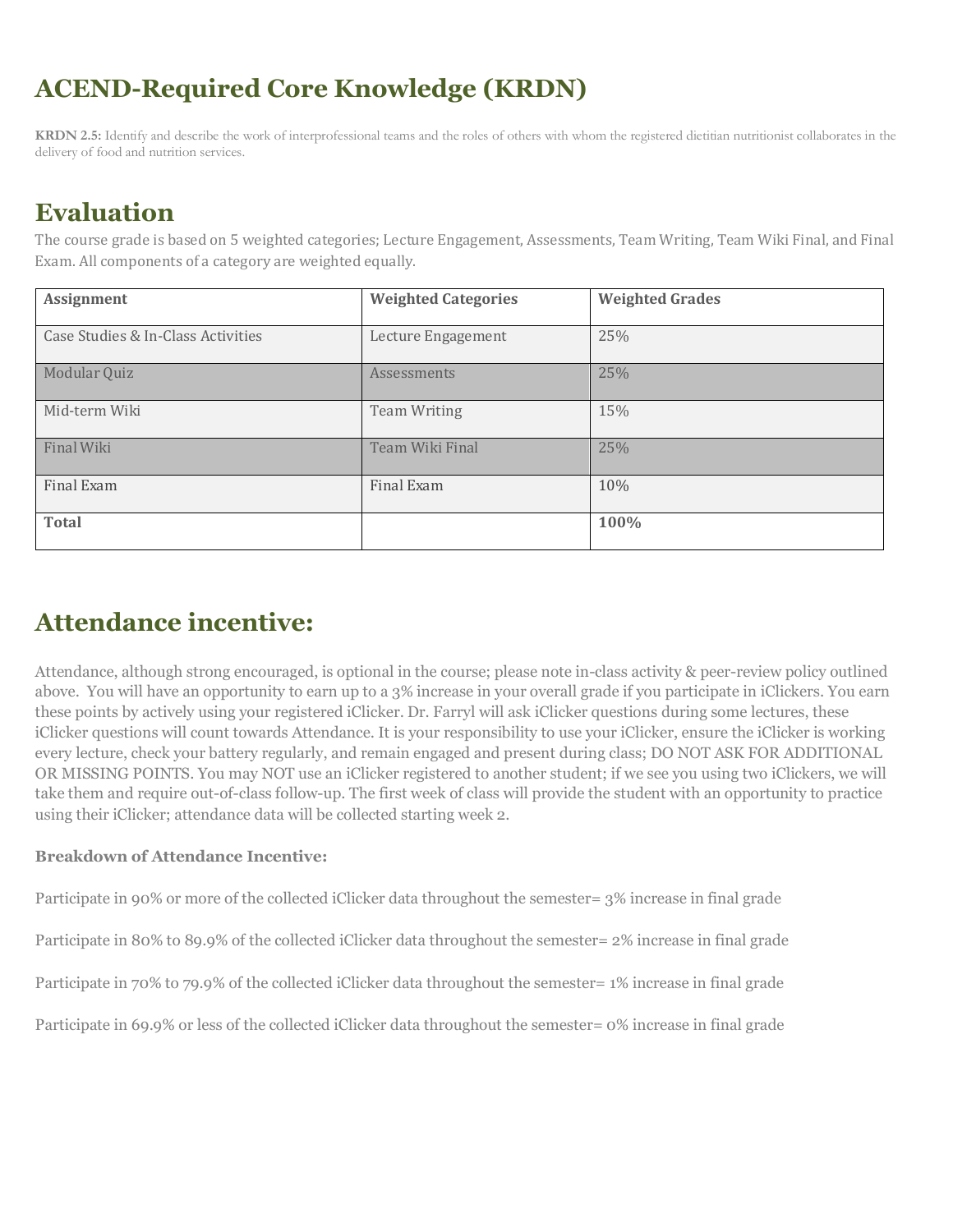# **Grades**

| $A$ +:> 98.0%       | A: $93.0 - 97.9\%$ | A-: $92.9 - 90.0\%$  |
|---------------------|--------------------|----------------------|
| $B + 89.9 - 88.0\%$ | $B: 87.9 - 83.0\%$ | $B-: 82.9-80.0\%$    |
| $C+$ : 79.9-78.0%   | $C: 77.9 - 73.0\%$ | $C-: 72.9-70.0\%$    |
| $D+: 69.9 - 68.0\%$ | $D: 67.9 - 63.0\%$ | $D-: 62.9-$<br>60.0% |
| $F: < 60.0\%$       |                    |                      |

The grade cut-offs are as follows; please note, I do not round up at the end of the course as it may be influenced by bias:

### **No Late Assignments**

Please refer to the Class Schedule below for assignment deadlines. No make-ups for attendance or lecture engagement assignments. No excuses please, no late assignments except when:

### **Life Happens**

Dr. Farryl will drop your lowest Case Study/Activity grade and Module Quiz grade. Again, students do not need to provide excuses; this will automatically occur at the end of the semester when Dr. Farryl calculates your final weighted grade.

### **Dire Emergencies**

These emergencies must be documented and are subject to Dr. Farryl's approval and, in some cases, the CALS Dean's office. In such emergencies, the student should contact Dr. Farryl via email within twenty-four hours of the scheduled assessment/due date, unless it is physically impossible for her or him to do so, in which case the student should be prepared to document that impossibility. If you cannot provide documentation and/or you miss more than one major assignment due to dire emergencies, I would strongly encourage you to withdraw from the class.

## **Course Expectations**

We expect you to come to class on time, stay for the whole class, refrain from side conversations, and be courteous to Dr. Farryl, the TAs and your fellow students.

Silence your phones or any other form of technology before class.

Texting, using Facebook and surfing the Internet during class is not conducive to learning. If this type of behavior becomes disruptive, please refer to the consequences listed below. You may think you can multitask during class; you can't. If you know you will be tempted to engage in these distracting activities during class; we suggest keeping your computer closed and using a notebook and pen or pencil to take notes.

Take care of your basic needs before class; students who walk in and out of lecture distract peers. You are welcome to stand on the side of the lecture hall or in the back during lecture.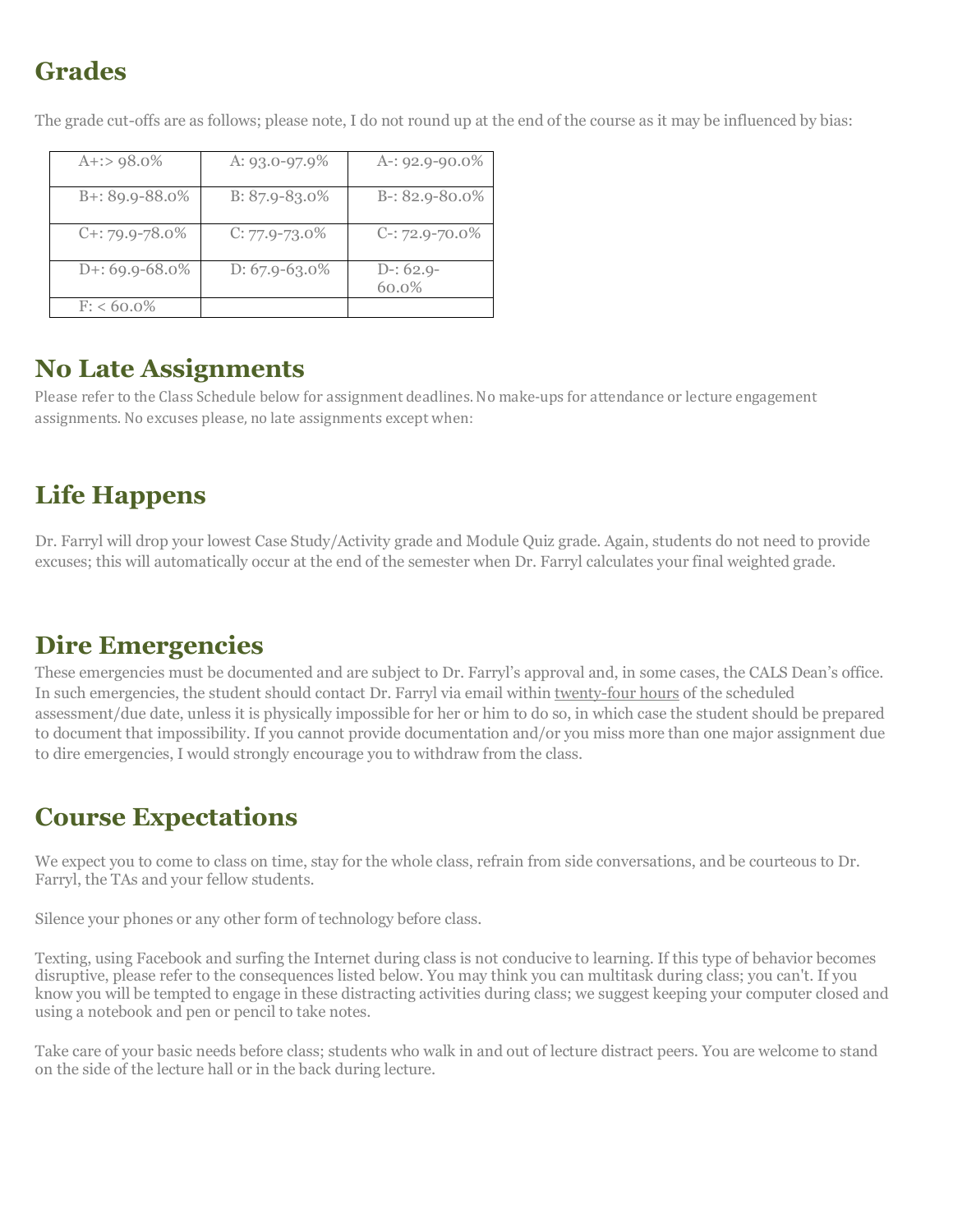Consequences for disruptive behavior (distracting media use, walking in and out of class, side conversations, etc.) will result in the following:

- 1. Verbal warning from Dr. Farryl or the TA.
- 2. Dr. Farryl will email you and your academic advisor.
- 3. Dr. Farryl will issue an Academic Alert to the Dean's office accompanied by a 5% drop in your overall final grade.

An outline of class lectures is posted on the course website at the beginning of class. The notes will help you follow along in class, but they are FAR FROM complete. You must be in class to get the full material.

If you miss lectures, you are responsible for finding out what you missed from a fellow student. The TA and Dr. Farryl do not provide class notes.

# **Tips for Success in NFS 143:**

Students should consistently read the appropriate chapter in the text. It is also useful to review the section after the lecture and record details in your notes which were confusing or need more explanation. Leaving space in your notes for this purpose is helpful. You should always review your lecture notes as soon as possible after attending the lecture.

## **Other Important Information**

#### **Contacting Dr. Farryl and the TA**

Our preferred mode of communication outside of class is a face-to-face meeting or email. If you would like to sit down with us, please arrange an appointment. You may reach the course TA by emailing Prince Awhaitey at Prince.Awhaitey@uvm.edu Supporting your success is our priority; do not hesitate to schedule a meeting through email. We harvest our messages daily but depending on the ebb and flow of the semester; it could take up to 48 hours.

http://college.usatoday.com/2012/03/15/five-things-to-remember-when-e-mailing-a-professor/

#### **Office Hours**

We are happy to meet with you and Dr. Farryl is available multiple times a week.

Please schedule an appointment with Dr. Farryl by completing this form: https://calendly.com/drfarryl

You can schedule an appointment with your assigned by TA via email.

#### **Student Learning Accommodations**

In keeping with University policy, any student with a documented disability interested in accommodations should contact Student Accessibility Services, the Office of Disability Services on campus. Student Accessibility Services works with students to create reasonable and appropriate accommodations via an accommodation letter to their professors as early as possible each semester.

Contact Student Accessibility Services: A170 Living/Learning Center; 802-656-7753; access@uvm.edu; www.uvm.edu/access

UVM's policy on disability certification and student support: www.uvm.edu/~uvmppg/ppg/student/disability.pdf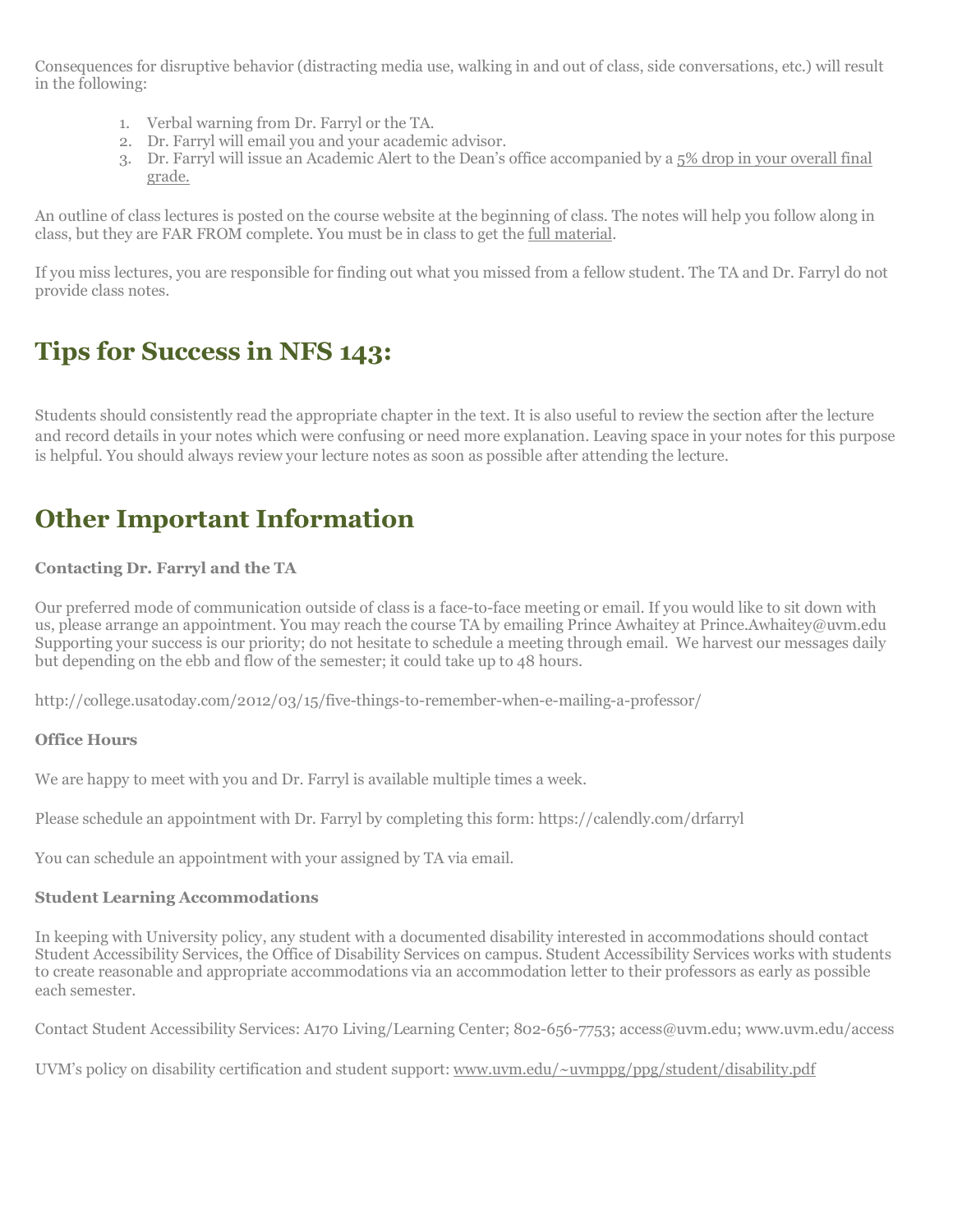#### **Athletic-Academic Conflicts**

Students participating in intercollegiate athletics should plan their schedules with special care, recognizing the primary importance of all of their University academic responsibilities. Each semester, members of UVM varsity and junior varsity teams are responsible for documenting in writing any conflicts between their planned athletic schedule and the class schedule to their instructors by the end of the second full week of classes. Students and instructors should then discuss potential conflicts between course requirements and intercollegiate competitions. When an unavoidable conflict exists, the student and instructor should seek a resolution that permits the student to address the course requirement and participate in the athletic competition. The instructor has final authority on this matter.

#### **Religious Holidays**

Students have the right to practice the religion of their choice. Each semester students should submit, in writing to their instructors, by the end of the second full week of class, their documented religious holiday schedule for the semester. Faculty must permit students who miss work for the purpose of religious observance to make up this work.

#### **Course Material**

The course content is protected by Copyright and is the property of the professor. While students are encouraged to take notes for their own use, and to study with others in the course, selling the notes either privately or through a "service" is prohibited and is in fact a violation of Copyright law. The best way to get something out of the class, to learn the most, and to get your money's worth is to show up and participate. Relying on notes taken by other people and "sold" may be extremely risky business if the notes do not actually reflect the content of the class.

#### **Academic Integrity**

The policy addresses plagiarism, fabrication, collusion, and cheating.

www.uvm.edu/~uvmppg/ppg/student/acadintegrity.pdf

#### **Grade Appeals**

If you would like to contest a grade, please follow the procedures outlined in this policy: www.uvm.edu/~uvmppg/ppg/student/gradeappeals.pdf

#### **University Grading Policy**

For information on grading and GPA calculation, go to www.uvm.edu/academics/catalogue and click on Policies for an A-Z listing.

#### **Code of Student Rights and Responsibilities**

www.uvm.edu/~uvmppg/ppg/student/studentcode.pdf

#### **FERPA Rights Disclosure**

The purpose of this policy is to communicate the rights of students regarding access to, and privacy of their student educational records as provided for in the

Family Educational Rights and Privacy Act (FERPA) of 1974.

http://www.uvm.edu/~uvmppg/ppg/student/ferpa.pdf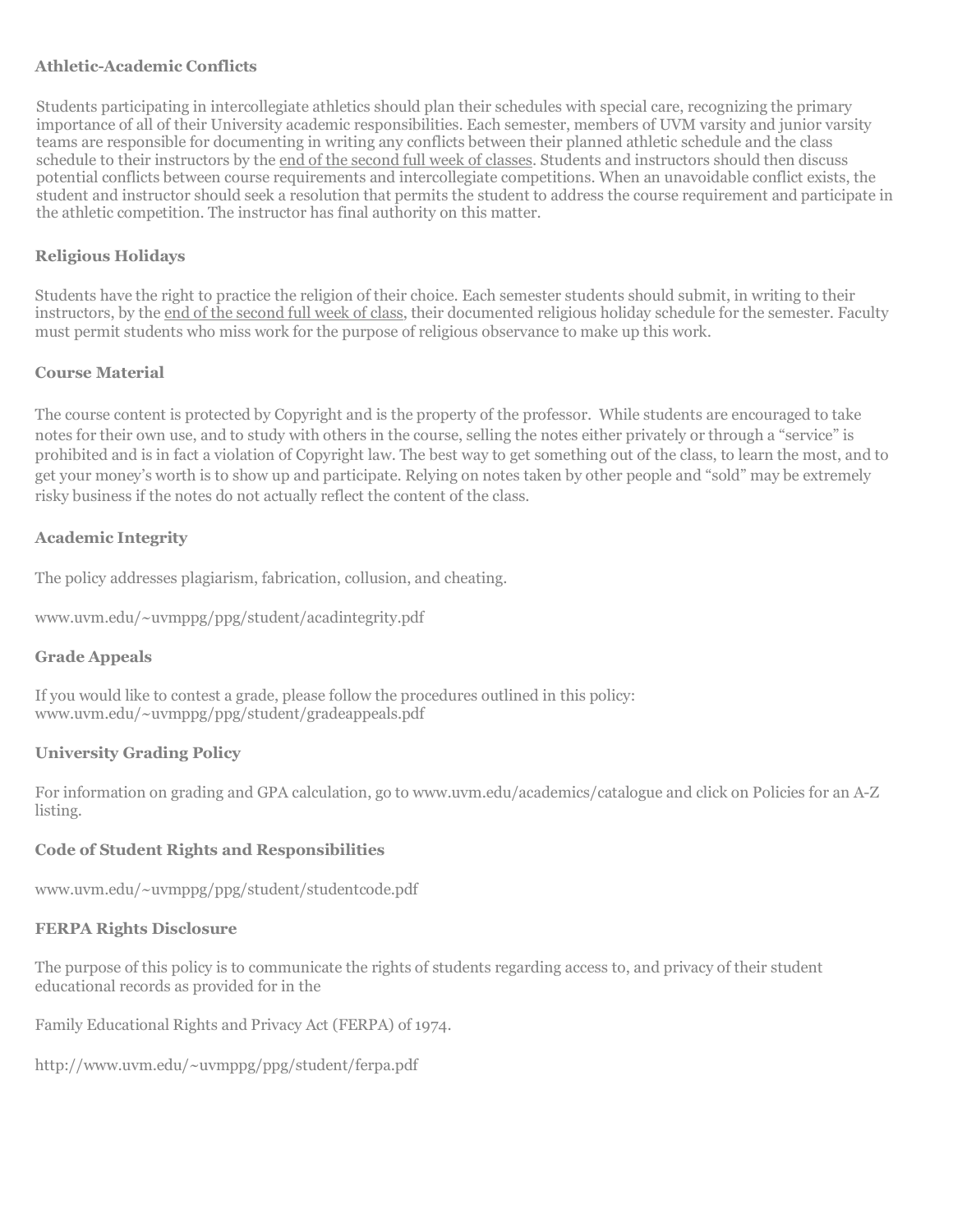#### **UVM Writing Center**

The University offers a Writing Center in 105 Bailey/Howe Library. The center can help make writing less stressful by providing students with a tutor and writing resources.

Make an appointment: http://www.uvm.edu/wid/writingcenter/ 

#### **Classroom Safety**

The following provides resources for classroom/campus safety: http://www.uvm.edu/~police/

Dr. Farryl strongly recommends that you register for CatAlert: http://www.uvm.edu/~emergncy/?Page=catalert.html

We live, learn and work in an incredible community, the following is an additional resource; one we all hope will be completely unnecessary: https://www.youtube.com/watch?v=5VcSwejU2D0

#### **Discrimination, Harassment, Sexual Harassment or Sexual Misconduct**

If a crime or other emergency is in progress, always call 9-1-1.

Dr. Farryl and the TA *are not* a confidential resource; we will, however, help you identify confidential resources including the Victim's Advocate (https://www.uvm.edu/~women/?Page=support.html&SM=capmenu.html ), CAPS (http://www.uvm.edu/~chwb/psych/ ), and other health care providers ( http://www.uvm.edu/~chwb/health/ ) and licensed counselors who *are* confidential resources.

#### **Final Exam Policy**

The University final exam policy outlines expectations during final exams and explains timing and process of the examination period. http://catalogue.uvm.edu/undergraduate/academicinfo/examsandgrading/